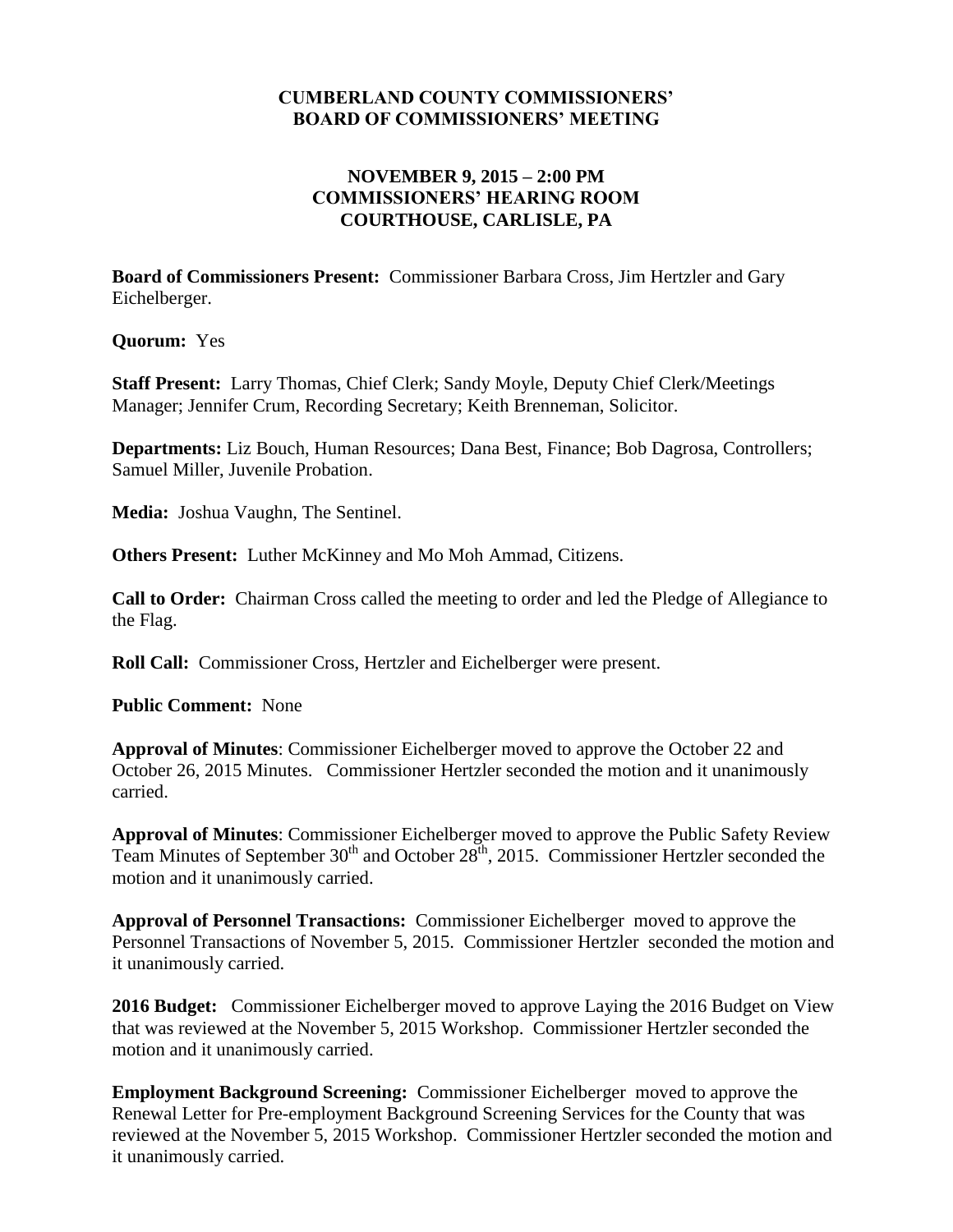**2014 Indirect Cost Allocation:** Commissioner Hertzler moved to approve the Adjustment to the 2014 Indirect Cost Allocation Plan that was reviewed at the November 5, 2015 Workshop. Commissioner Eichelberger seconded the motion and it unanimously carried.

**2016 CAT Funding**: Commissioner Eichelberger moved to approve the staff recommendation re: CAT's 2016 Funding Request that was reviewed at the November 5, 2015 Workshop. Commissioner Hertzler seconded the motion and it unanimously carried.

**Orr's Bridge**: Commissioner Eichelberger moved to approve the Preliminary Engineering Time Extension Request for Orr's Bridge Project that was reviewed at the November 5, 2015 Workshop. Commissioner Hertzler seconded the motion and it unanimously carried.

**Craighead Bridge Right of Way Settlement**: Solicitor Brenneman stated that he has reviewed the agreement that has been reached with the landowners, David and Claudia Helman, acquisition of a Right-of-Way for the Craighead Bridge Project. Commission Eichelberger moved to approve the Helman's Agreement of Sale. Commissioner Hertzler seconded the motion and it unanimously carried.

**Ordinance 2015-5:** Commissioner Eichelberger moved to approve Authorization to Advertise Ordinance 2015-5 Establishing Taxes for 2016 for Cumberland County. Commissioner Hertzler seconded the motion and it unanimously carried.

**Contracts/Grants**: — Commissioner Eichelberger moved to approve the following Contracts and Grants that were reviewed at the November 5, 2015 Workshop. Commissioner Hertzler seconded the motion and it unanimously carried.

- a. **Children & Youth Services Agreement**
	- Avanco International, Inc. (Addendum) Extending Contract for One (1) Year
- b. **Claremont Nursing and Rehab Center Agreements**
	- Premier GPO Vendor Carstens, Inc. (Addendum) Contract Participation Form for Medical Charting Supplies
	- Credit Application for Claremont Nursing Home & Rehabilitation Center with Land & Wheels Instant Supply Wheelchair Co.
- c. **Drug & Alcohol Agreement** 
	- Discovery House CC, Inc. 2015/2016 Methadone Agreement -Methadone Maintenance and Outpatient Treatment Services for the period beginning July 1, 2015 and ending June 30, 2016. The rate is \$105 per week for Methadone Maintenance

## d. **MH/IDD Agreements**

- *FY 2015-2016 Intellectual and Developmental Disabilities*
	- $\triangleright$  Keystone Services Systems Inc. d/b/a Keystone Human Services Central ID — (Addendum) — Contract Addendum to Increase the Following Intellectual and Developmental Disabilities Services: Home and Community Habilitation and Supported Employment — Total Payment Shall Not Exceed — \$39,088
	- $\triangleright$  The Devereux Foundation (New) Provides Funding to Support Community Homes — Total Payment Shall Not Exceed  $-$  \$93,645
- *FY 2015-2016 Early Intervention*
	- $\triangleright$  Pediatric Therapy Specialist of South Central PA LLC (New) — Funding to Support Early Intervention for Therapy Services — Total Payment Shall not Exceed — \$3,000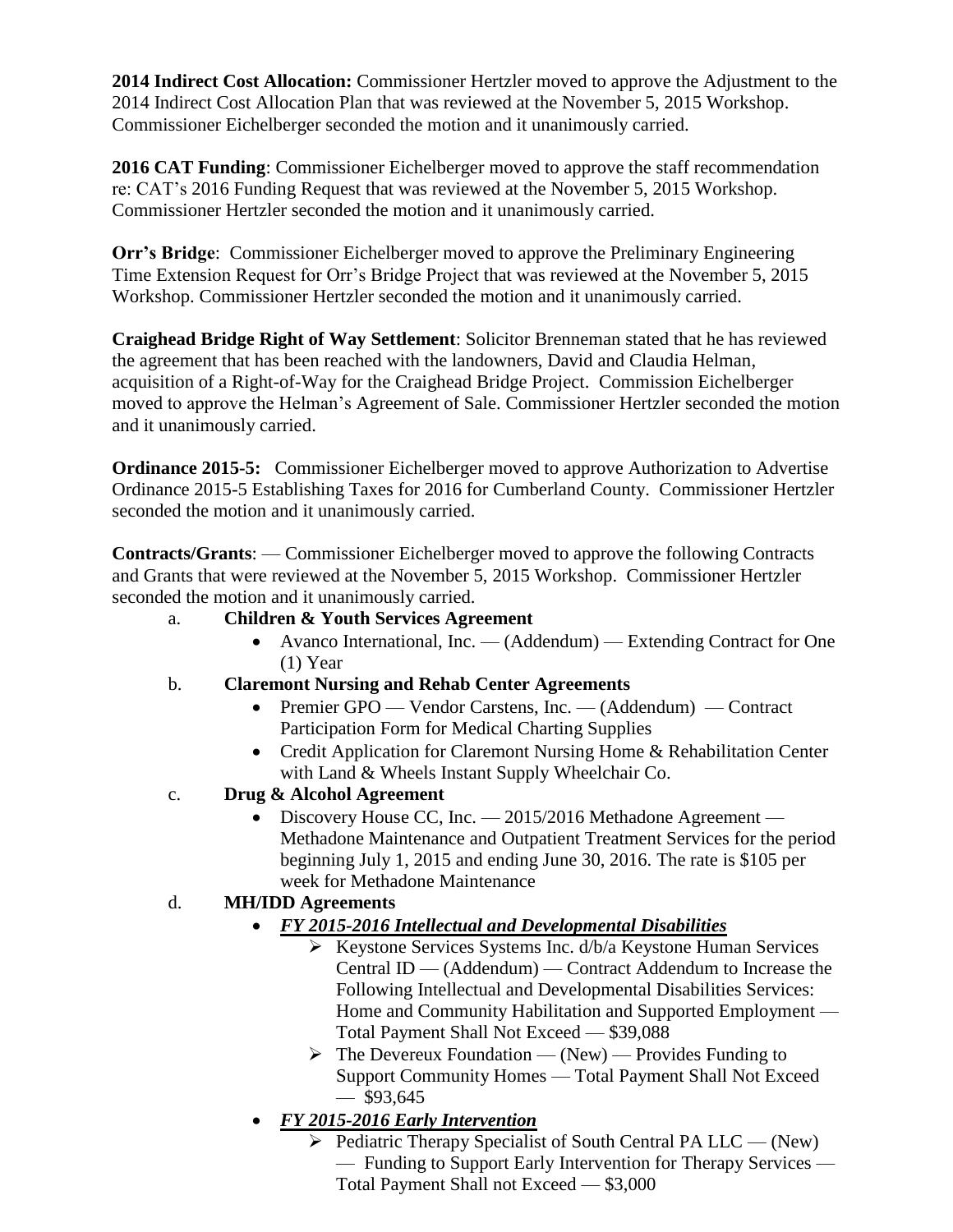- $\triangleright$  Pediatric Therapy Specialist of South Central PA LLC (New) — Early Intervention Waiver Services for Occupational Therapy
	- \$31.76 per 15 minutes
- e**. Prison Agreement**
	- U S Marshalls Service (Addendum) Increase of Per Diem Rate to \$66.27
- f. **Public Safety Agreement**
	- L.R. Kimball (Renewal) Technical Support Consulting \$6,500 per year for three (3) years
- g. **Veterans Affairs Agreement**
	- Flagzone Purchase American Flags (Made in America) to Mark the Graves of Veterans — Total Cost — \$10,080.00

**Approval of Finance Policies**: Commissioner Eichelberger moved to approve the following Finance Policies that were reviewed at the November 5, 2015 Workshop. Commissioner Hertzler seconded the motion and it unanimously carried.

- Purchasing Policy
- Fund Balance Policy
- Capital Planning Policy
- Budget Policy

**Approval of County Policies:** Commissioner Eichelberger moved to approve the following County Policies that were reviewed at the November 5, 2015 Workshop. Commissioner Hertzler seconded the motion for further discussion. Commissioner Hertzler asked for clarification on the Over Time/Comp Time Policy. Commissioner Hertzler mentioned that the Register of Wills question referred back to a memo that was sent on October  $26<sup>th</sup>$  that if the policies were in effect, all extra time worked would be paid with overtime funds. This would add costs to the County where there currently is none. Commissioner Hertzler asked why can't flex time be used and is the compensation time additional cost. Elizabeth Bouch stated she responded to Lisa Grayson via email and voice mail explaining her questions; however, Elizabeth did not receive a response from Lisa. Chief Clerk Thomas explained that flex time is the first option to use. Bob Dagrosa explained that compensation time does cost the county money the same as overtime. The motion unanimously carried.

- Overtime & Compensatory Time Policy
- Flexible Scheduling Policy
- On-Call Policy
- Call Time Policy

**Approval of Capital Project Requests**: — Reviewed at the November 5, 2015 Workshop

- CNRC PTAC Unit Replacement Total Project Cost \$23,870.00 Commissioner Eichelberger moved to approve the PTAC Unit Replacement. Commissioner Hertzler seconded the motion and it unanimously carried.
- Public Safety Generator Prison Tower site Total Project Cost \$36,496.00 Commissioner Hertzler moved to approve the Generator - Prison Tower Site. Commissioner Eichelberger seconded the motion and it unanimously carried.

**2016 Affordable Housing Trust Fund Budget:** Commissioner Hertzler moved to approve the 2016 Cumberland County Affordable Housing Trust Funds Draft Budget that was reviewed at The November 5, 2015 Workshop. Commissioner Eichelberger seconded the motion and it unanimously carried.